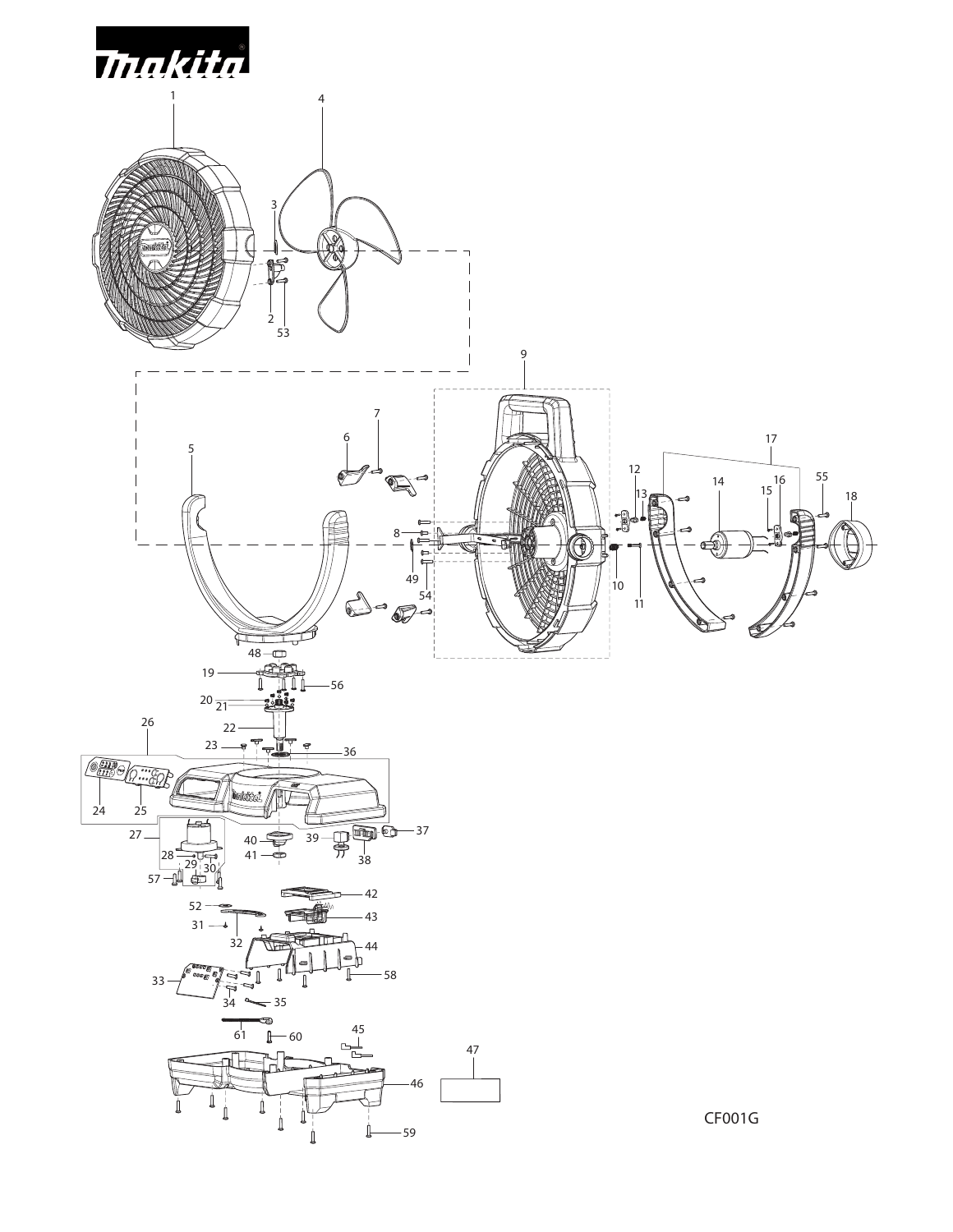| Item No. | <b>Type</b>    | Sub  | Part No.   | <b>Description</b>             | Qty            | Unit              |
|----------|----------------|------|------------|--------------------------------|----------------|-------------------|
| 001      |                |      | TE00000445 | FRONT COVER OF THE BODY(BLUE)  | $\mathbf{1}$   | $\overline{PC}$ . |
| 002      |                |      | TE00000362 | <b>RELEASE BUTTON</b>          | 1              | PC.               |
| 003      |                |      | TE00000373 | <b>CIRCLIP</b>                 | 1              | PC.               |
| 004      |                |      | TE00000446 | <b>FAN BLADE</b>               | 1              | PC.               |
| 005      |                |      | TE00000375 | FRONT COVER OF STAND           | 1              | PC.               |
|          |                |      |            |                                | 4              |                   |
| 006      |                |      | TE00000376 | SHELL HOOK(BLUE)               |                | PC.               |
| 007      |                |      | TE00000028 | <b>TAPPING SCREW 3X14</b>      | 4              | PC.               |
| 008      |                |      | TE00000030 | P.H.SCREW M3X5                 | $\overline{c}$ | PC.               |
| 009      |                |      | TE00000447 | BACK COVER OF THE BODY         | 1              | PC.               |
| 010      |                |      | TE00000378 | <b>SPRING</b>                  | 1              | PC.               |
| 011      |                |      | TE00000364 | LOCKED SCREW FOR FRONT HOUSING | 1              | PC.               |
| 012      |                |      | TE00000190 | <b>STOPPER</b>                 | $\overline{2}$ | PC.               |
| 013      |                |      | TE00000197 | SPRING1                        | $\overline{2}$ | PC.               |
| 014      |                |      | TE00000448 | <b>MOTOR</b>                   | 1              | PC.               |
| 015      |                |      | TE00000203 | SELF-TAPPING SCREW 2.5X8       | 4              | PC.               |
|          |                |      |            |                                |                |                   |
| 016      |                |      | TE00000189 | STOPPER SUPPORT                | $\overline{c}$ | PC.               |
| 017      |                |      | TE00000381 | BACK COVER OF THE SUPPORT LR   | 1              | PC.               |
| 018      |                |      | TE00000011 | <b>MOTOR COVER</b>             | 1              | PC.               |
| 019      |                |      | TE00000062 | <b>COUPLING</b>                | 1              | PC.               |
| 020      |                |      | TE00000064 | <b>COMPRESSION SPRING-5</b>    | 6              | PC.               |
| 021      |                |      | TE00000063 | STEEL BALL 6                   | 6              | PC.               |
| 022      |                |      | TE00000382 | PRINCIPAL AXIS                 | 1              | PC.               |
| 023      | 1              |      | TE00000089 | POM PLATE                      | 5              | PC.               |
|          | $\overline{2}$ |      | TE00000474 | POM PLATE                      | 5              | PC.               |
|          |                |      | TE00000365 | <b>SWITCH LABEL</b>            | 1              | PC.               |
| 024      |                |      |            |                                |                |                   |
| 025      |                |      | TE00000384 | <b>SWITCH PANEL</b>            | 1              | PC.               |
| 026      |                |      | TE00000449 | <b>UPPER BASE (BLUE)</b>       | 1              | PC.               |
|          |                | INC. |            | Item No. 24,25                 |                |                   |
| 027      |                |      | TE00000386 | <b>SUB MOTOR</b>               | 1              | PC.               |
|          |                | INC. |            | Item No. 28-30                 |                |                   |
| 028      |                |      | TE00000281 | NUT <sub>M3</sub>              | 1              | PC.               |
| 029      |                |      | TE00000282 | SHAKE HEAD-POM 2               | 1              | PC.               |
| 030      |                |      | TE00000102 | PHILLIPS HEAD SCREW M3X14      | 1              | PC.               |
| 031      |                |      | TE00000256 | <b>TAPPING SCREW 3X8</b>       | 2              | PC.               |
| 032      |                |      | TE00000277 | SHAKE HEAD -CONNECTION IRON    | 1              | PC.               |
| 033      | $\overline{c}$ |      | TE00000476 | <b>CONTROLLER</b>              | 1              | PC.               |
| 034      |                |      | TE00000388 | SCREW 3X10                     | 4              | PC.               |
|          |                |      |            |                                | 1              |                   |
| 035      |                |      | TE00000407 | <b>CABLE TIE</b>               |                | PC.               |
| 036      |                |      | TE00000090 | POM FLAT WASHER 16             | 1              | PC.               |
| 037      |                |      | TE00000018 | ADAPTER SOCKET CAP             | 1              | PC.               |
| 038      |                |      | TE00000389 | <b>ADAPTOR PLATE</b>           | 1              | PC.               |
| 039      |                |      | TE00000390 | DC CHARGE BASE                 | 1              | PC.               |
| 040      |                |      | TE00000274 | SHAKE HEAD-POM 1               | 1              | PC.               |
| 041      |                |      | TE00000450 | NUT M8                         | 1              | PC.               |
| 042      |                |      | TE00000451 | TERMINAL HOLDER (BLUE)         | 1              | PC.               |
| 043      |                |      | TE00000452 | <b>TERMINAL</b>                | 1              | PC.               |
| 044      |                |      | TE00000453 | <b>BATTERY HOUSING (BLUE)</b>  | 1              | PC.               |
| 045      |                |      | TE00000394 | <b>LEAD UNIT</b>               | 1              | PC.               |
| 046      |                |      |            | LOWER COVER OF THE BASE        | 1              | PC.               |
|          |                |      | TE00000454 |                                |                |                   |
| 047      |                |      | TE00000458 | <b>RATING LABEL</b>            | 1              | PC.               |
| 048      |                |      | TE00000069 | LOCKNUT M10                    | 1              | PC.               |
| 049      |                |      | TE00000370 | <b>CIRCLIP M3</b>              | 1              | PC.               |
| 052      |                |      | TE00000408 | <b>WASHER</b>                  | 1              | PC.               |
| 053      |                |      | TE00000028 | <b>TAPPING SCREW 3X14</b>      | $\overline{2}$ | PC.               |
| 054      |                |      | TE00000028 | <b>TAPPING SCREW 3X14</b>      | $\mathsf 3$    | PC.               |
| 055      |                |      | TE00000028 | TAPPING SCREW 3X14             | $\bf 8$        | PC.               |
| 056      |                |      | TE00000028 | <b>TAPPING SCREW 3X14</b>      | $\overline{4}$ | PC.               |
| 057      |                |      | TE00000028 | <b>TAPPING SCREW 3X14</b>      | 4              | PC.               |
| 058      |                |      | TE00000028 | <b>TAPPING SCREW 3X14</b>      | 4              | PC.               |
| 059      |                |      | TE00000028 | <b>TAPPING SCREW 3X14</b>      | 8              | PC.               |
| 060      |                |      | TE00000028 | TAPPING SCREW 3X14             | 1              | PC.               |
|          |                |      |            |                                |                |                   |